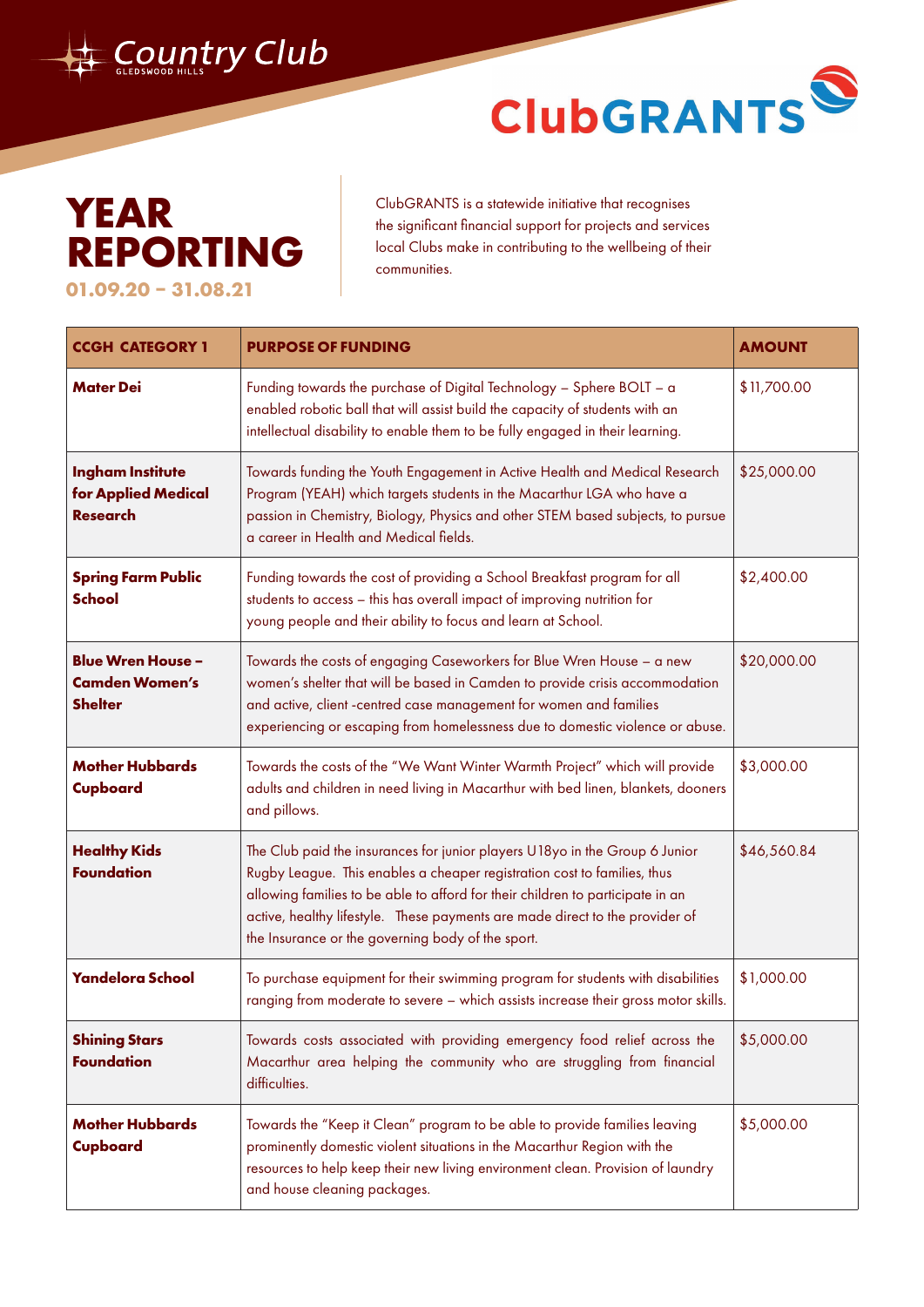| <b>Gregory Hills Next</b><br><b>Gen Rotary Club</b>  | Gregory Hills Next Gen Rotary helps bring the wheels to get the books to the<br>community viathe Camden Meals on Wheels Book Bus. Funds used to purchase<br>a customised trailer to be able to house the books and free up storage space<br>and human resources required to set up the library each week to travel through<br>Camden to elderly residents.                                                           | \$5,537.00    |
|------------------------------------------------------|----------------------------------------------------------------------------------------------------------------------------------------------------------------------------------------------------------------------------------------------------------------------------------------------------------------------------------------------------------------------------------------------------------------------|---------------|
| <b>Healthy Kids</b><br><b>Association</b>            | Healthy Kids for Camden - Payment of Membership for 18 local schools to<br>access resources to create a healthy learning environment for kids. This program<br>offers nutrition advice, access to dietitians, teaching materials, seasonal recipes,<br>advice on how to run a healthy canteen, webinars, expos and more.                                                                                             | \$1,962.00    |
| <b>Narellan Vale Public</b><br><b>School P&amp;C</b> | Toward the purchase of new sporting equipment and storage crates to enable<br>groups of students and classes to be more active                                                                                                                                                                                                                                                                                       | \$1,000.00    |
| <b>Autism Spectrum</b><br><b>Australia (Aspect)</b>  | To support of the 10 year anniversary celebration of Aspect Macarthur School<br>for Students on the Autism Spectrum.                                                                                                                                                                                                                                                                                                 | \$1,000.00    |
| <b>St Gregory's College</b><br><b>Foundation Ltd</b> | The purchase of Educational Learning Resources, online programmes and audio<br>technology equipment for Classroom Facility Project. The funding will enhance<br>the College vision of developing outstanding educational resources that support<br>the achievement of our young people in all virtues of their education.                                                                                            | \$16,200.00   |
| <b>Turning Point Camden</b>                          | To support the Emergency Food Relief Pantry and assist families and individuals<br>facing a range of challenges and situations that limit their ability to purchase<br>food to meet their needs. COVID-19 has impacted on many in the community -<br>Clients can access a hamper containing non-perishable items et: long life milk,<br>cereal, pasta, tins of tuna, tinned vegetables, tinned fruit and meal bases. | \$5,000.00    |
| <b>Mater Dei</b>                                     | Toward the purchase and installation of a new UniPlay Levander Playground<br>Equipment to reflect the current needs of students. This new play space will<br>encourage children of all abilities to benefit from all the joys of play. The space<br>will also improve coordination, encourages persistence and boosts children's<br>confidence in a safe way.                                                        | \$8,200.00    |
| <b>CCGH CATEGORY 1 TOTAL</b>                         |                                                                                                                                                                                                                                                                                                                                                                                                                      | \$158,559.84  |
| <b>CCGH CATEGORY 2</b>                               | <b>PURPOSE OF FUNDING</b>                                                                                                                                                                                                                                                                                                                                                                                            | <b>AMOUNT</b> |
| <b>Mater Dei</b>                                     | Support of their mini golf day in 2020 and their annual golf day 2021<br>raising funds for School projects/resources.                                                                                                                                                                                                                                                                                                | \$1,120.00    |
| <b>NSWRL</b>                                         |                                                                                                                                                                                                                                                                                                                                                                                                                      |               |
|                                                      | Payment of Club insurances for all Junior Rugby League Clubs in the Group 6<br>Junior Rugby League competition which then reduces the costs for local clubs<br>and resulting in cheaper registration fees for young players.                                                                                                                                                                                         | \$6,560.00    |
| <b>NSWRL</b>                                         | Payment of Club insurances for all Senior Rugby League Clubs in the Group<br>6 Rugby League competition which then reduces the costs for local clubs and<br>resulting in cheaper registration fees for young players.                                                                                                                                                                                                | \$7,752.73    |
| <b>Camden District Cricket</b><br><b>Club</b>        | Funding towards the running costs of the U16 Wests T20 Cup and the Junior<br>finals matches umpire fees.                                                                                                                                                                                                                                                                                                             | \$5,500.00    |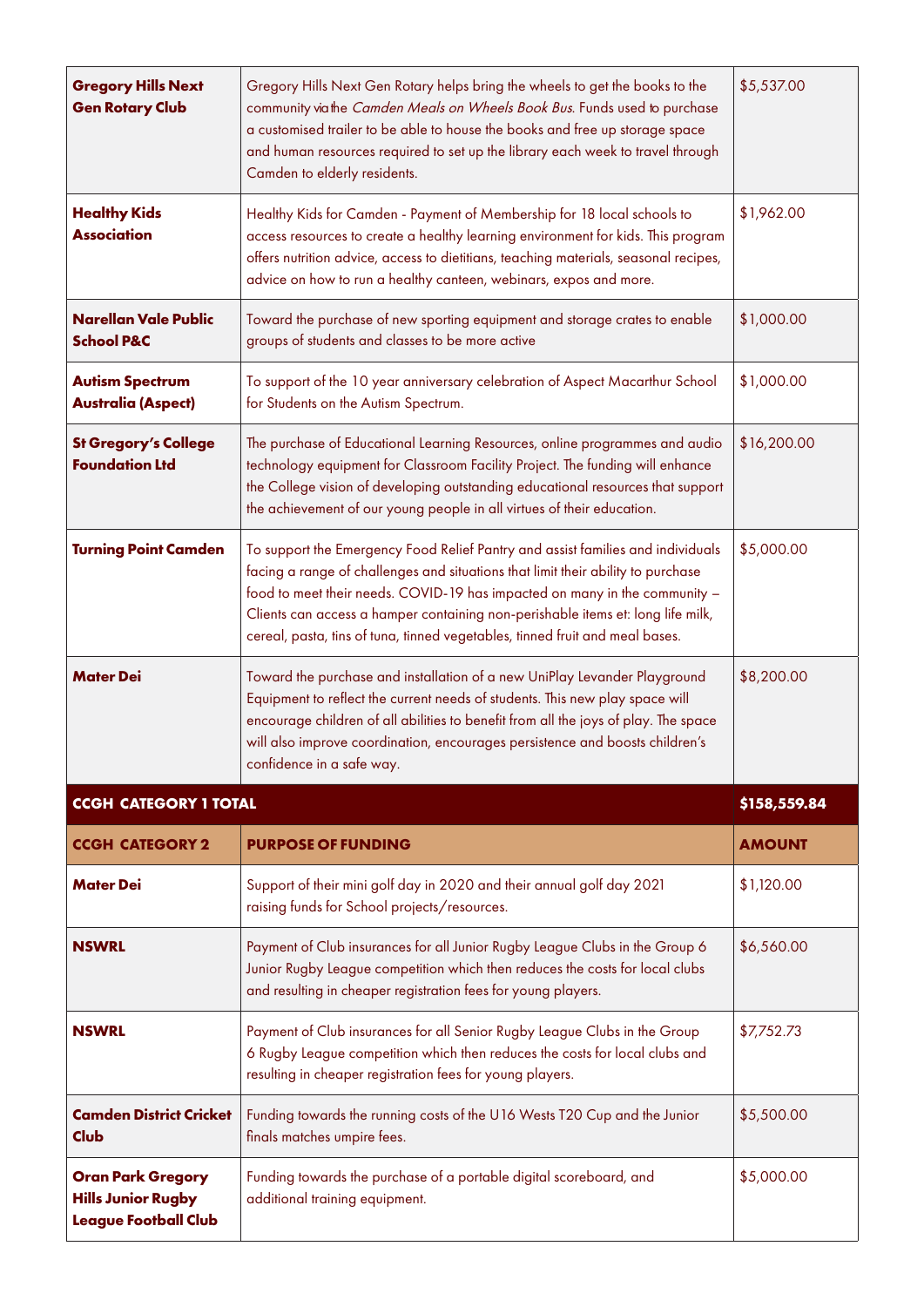| <b>Group 6 Rugby League</b><br><b>Referees Association</b>           | Funds to subsidise all uniforms for new referees and U18 referees. Training and<br>Development of referees. Payment of selected junior affiliation fees.                                                                                                                                                                                                 | \$6,500.00  |
|----------------------------------------------------------------------|----------------------------------------------------------------------------------------------------------------------------------------------------------------------------------------------------------------------------------------------------------------------------------------------------------------------------------------------------------|-------------|
| <b>Group 6 Rugby</b><br><b>League Referees</b><br><b>Association</b> | Balance of grant to subsidise all uniforms for new referees and U18 referees.<br>Training and Development of referees. Payment of selected junior affiliation<br>fees.                                                                                                                                                                                   | \$500.00    |
| <b>Camden &amp; District</b><br><b>Netball Association</b>           | Funding to offset the fees of Junior Club players across 12 clubs. This helps to<br>overall decrease the registration costs to families.                                                                                                                                                                                                                 | \$10,000.00 |
| <b>Oran Park Rovers</b><br><b>Football Club</b>                      | Funds towards the replacement of canteen equipment for food safety, waited<br>benches for team substitutes, line marking paint and training jerseys for<br>Junior Non competitive players.                                                                                                                                                               | \$5,000.00  |
| <b>AFL - Oran Park</b><br><b>Auskick Centre</b>                      | Funding toward the Oran Park Auskick Centre including subsidies to<br>registration costs for participants at the Centre, youth girls players, junior club<br>or encouraging kids to join the local junior AFL club.                                                                                                                                      | \$5,000.00  |
| <b>Mt Annan Swim Club</b>                                            | Towards equipment purchases for the local Swimming Club including<br>subsided uniform and registration fees.                                                                                                                                                                                                                                             | \$3,500.00  |
| <b>Individual Sporting</b><br><b>Grant</b>                           | An individual player sponsorship for Jessica Barrett a member of the<br>Narellan Jets RL Football Club.                                                                                                                                                                                                                                                  | \$500.00    |
| <b>Hope Anglican Church</b><br><b>Leppington</b>                     | Support to be able to provide a community Christmas Carols event with free<br>family fun fair, food vans and fireworks for the Leppington and surrounding<br>areas. Costs associated include staging, sound, lighting, generators, cabling,<br>portaloos, rides/activity hire and equipment purchases, council fees, bin hire,<br>site set up costs etc. | \$5,500.00  |
| <b>Mater Dei</b>                                                     | Purchase of a table at the Annual Foundation Dinner to raise money for the<br>School                                                                                                                                                                                                                                                                     | \$1,800.00  |
| <b>Camden Public School</b><br>P&C                                   | Support of their School Bi-annual fete in 2021 which raises funds for School<br>resources and playground upgrades.                                                                                                                                                                                                                                       | \$1,000.00  |
| <b>Healthy Kids</b><br><b>Foundation</b>                             | Payment of insurances for the Group 6 Rugby League Clubs - 12 Clubs.                                                                                                                                                                                                                                                                                     | \$11,470.00 |
| <b>Australian Football</b><br><b>League</b>                          | Payment of insurances for players of the Camden Cats AFL Club.                                                                                                                                                                                                                                                                                           | \$6,798.17  |
| <b>St Clare's Primary</b><br><b>School P&amp;F</b>                   | Support of the School's Annual Community Fair - towards costs associated with<br>providing rides, stalls, entertainment, games etc                                                                                                                                                                                                                       | \$1,000.00  |
| <b>Precedent Productions</b>                                         | Support of the 2021 Camden Local Business Awards.                                                                                                                                                                                                                                                                                                        | \$4,500.00  |
| <b>Camden Meals on</b><br><b>Wheels</b>                              | Support towards the costs associated with hosting a Trivia Night to raise funds to<br>continue to support elderly residents to remain in their homes in the community<br>through the provision of meals, transport and social services.                                                                                                                  | \$1,000.00  |
| <b>St Gregory's College</b><br><b>Foundation</b>                     | Support of their annual celebrity sports dinner.                                                                                                                                                                                                                                                                                                         | \$3,800.00  |